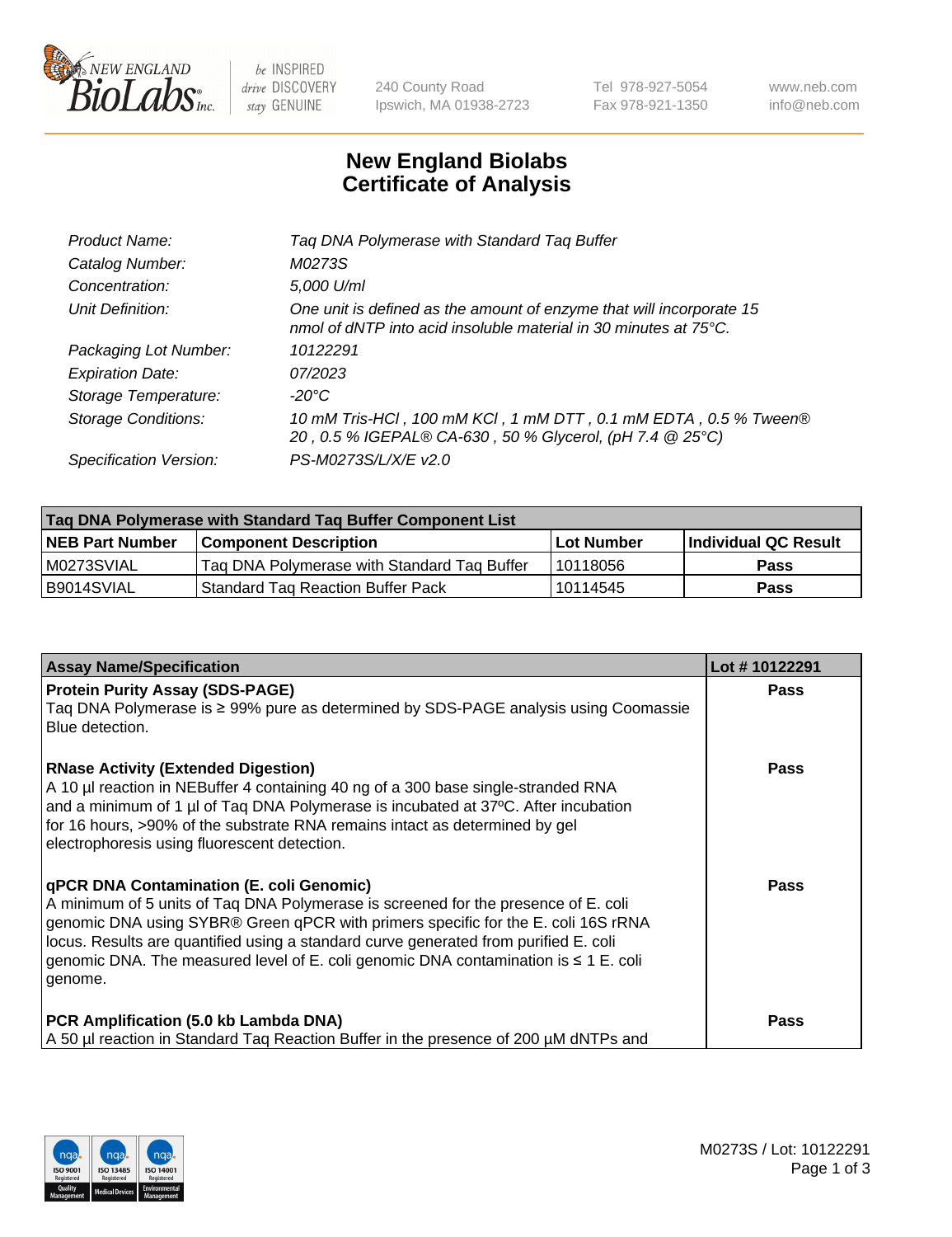

be INSPIRED drive DISCOVERY stay GENUINE

240 County Road Ipswich, MA 01938-2723 Tel 978-927-5054 Fax 978-921-1350

www.neb.com info@neb.com

| <b>Assay Name/Specification</b>                                                                                                                                                                                                                                                                                                                                       | Lot #10122291 |
|-----------------------------------------------------------------------------------------------------------------------------------------------------------------------------------------------------------------------------------------------------------------------------------------------------------------------------------------------------------------------|---------------|
| 0.2 µM primers containing 5 ng Lambda DNA with 1.25 units of Tag DNA Polymerase for<br>25 cycles of PCR amplification results in the expected 5.0 kb product.                                                                                                                                                                                                         |               |
| <b>Phosphatase Activity (pNPP)</b><br>A 200 µl reaction in 1M Diethanolamine, pH 9.8, 0.5 mM MgCl2 containing 2.5 mM<br>p-Nitrophenyl Phosphate (pNPP) and a minimum of 100 units Taq DNA Polymerase<br>incubated for 4 hours at 37°C yields <0.0001 unit of alkaline phosphatase activity<br>as determined by spectrophotometric analysis.                           | Pass          |
| <b>Endonuclease Activity (Nicking)</b><br>A 50 µl reaction in ThermoPol® Reaction Buffer containing 1 µg of supercoiled<br>PhiX174 DNA and a minimum of 20 units of Taq DNA Polymerase incubated for 4 hours at<br>37°C and 75°C results in <10% conversion to the nicked form as determined by agarose<br>gel electrophoresis.                                       | Pass          |
| Single Stranded DNase Activity (FAM-Labeled Oligo)<br>A 50 µl reaction in ThermoPol® Reaction Buffer containing a 10 nM solution of a<br>fluorescent internal labeled oligonucleotide and a minimum of 25 units of Taq DNA<br>Polymerase incubated for 30 minutes at 37°C and 75°C yields <10% degradation as<br>determined by capillary electrophoresis.             | Pass          |
| Non-Specific DNase Activity (16 Hour)<br>A 50 µl reaction in NEBuffer 2 containing 1 µg of T3 or T7 DNA in addition to a<br>reaction containing Lambda-HindIII DNA and a minimum of 5 units of Taq DNA<br>Polymerase incubated for 16 hours at 37°C results in a DNA pattern free of<br>detectable nuclease degradation as determined by agarose gel electrophoresis. | <b>Pass</b>   |

This product has been tested and shown to be in compliance with all specifications.

One or more products referenced in this document may be covered by a 3rd-party trademark. Please visit <www.neb.com/trademarks>for additional information.